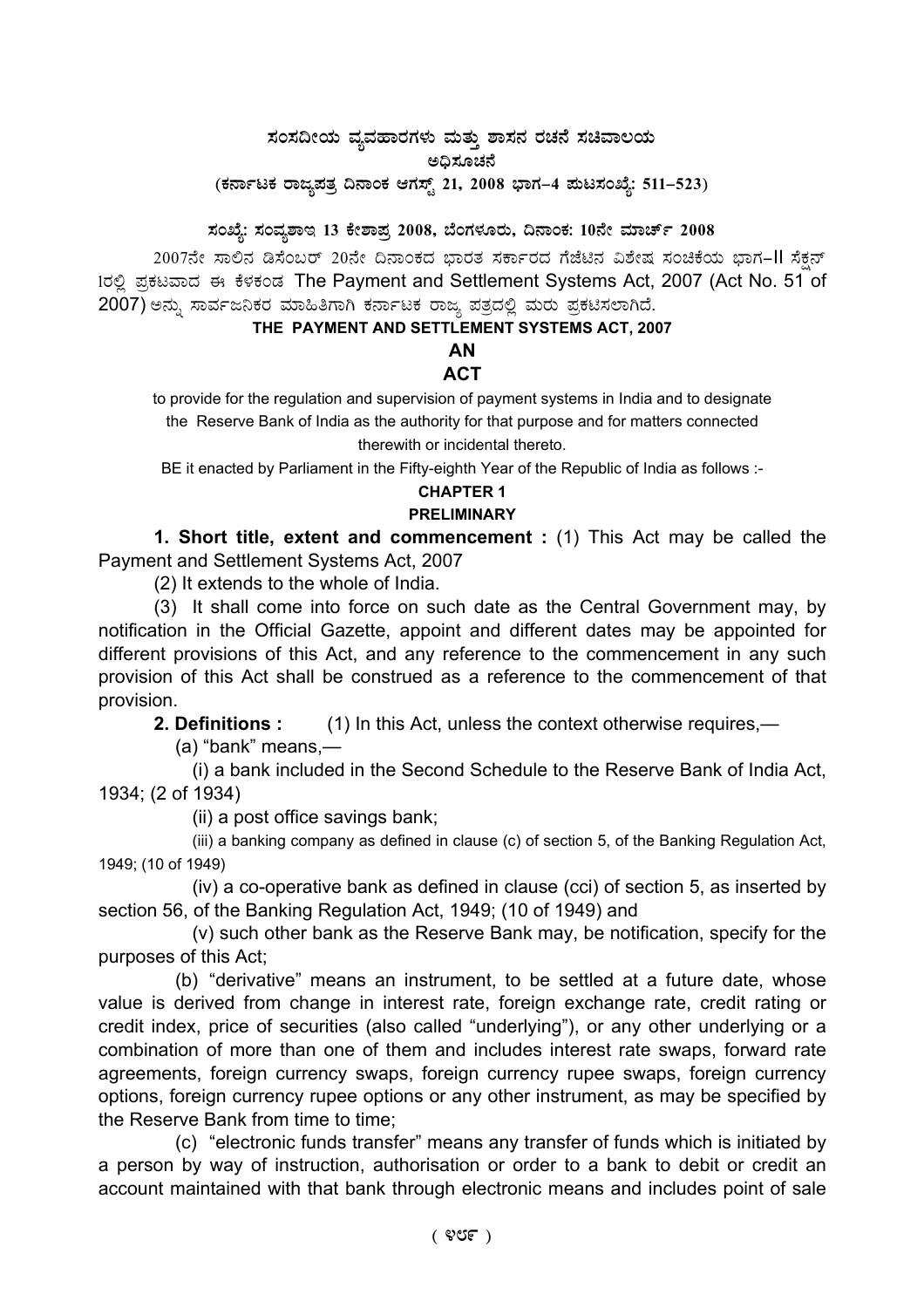transfers; automated teller machine transactions, direct deposits or withdrawal of funds, transfers initiated by telephone, internet and, card payment;

 (d) "gross" settlement system means a payment system in which each settlement of funds or securities occurs on the basis of separate or individual instructions;

 (e) "netting" means the determination by the system provider of the amount of money or securities, due or payable or deliverable, as a result of setting off or adjusting, the payment obligations or delivery obligations among the system participants, including the claims and obligations arising out of the termination by the system provider, on the insolvency or dissolution or winding up of any system participant or such other circumstances as the system provider may specify in its rules or regulations or bye-laws (by whatever name called), of the transactions admitted for settlement at a future date so that only a net claim be demanded or a net obligation be owned;

(f) "notification" means a notification published in the Official Gazette;

(g) "payment instruction" means any instrument, authorisation or order in any form, including electronic means, to effect a payment,

(i) by a person to a system participant; or

(ii) by a system participant to another system participant;

(h) "payment obligation" means an indebtedness that is owned by one system participant to another system participant as a result of clearing or settlement of one or more payment instructions relating to funds, securities or foreign exchange or derivatives or other transactions;

(i) "payment system" means a system that enables payment to be effected between a payer and a beneficiary, involving clearing, payment or settlement service or all of them, but does not include a stock exchange;

**Explanation.-** For the purposes of this clause, "payment system" includes the systems enabling credit card operations, debit card operations, smart card operations, money transfer operations or similar operations;

(j) "prescribed" means prescribed by regulations made under this Act;

(k) "regulation" means a regulation made under this Act;

(l) "Reserve Bank" means the Reserve Bank of India, constituted under the Reserve Bank of India Act, 1934; (2 of 1934)

(m) "securities" means the Government securities as defined in the Public Debt Act, 1944 (18 of 1944) or such, other securities as may be notified by the Central Government from time to time under that Act;

(n) "settlement" means settlement of payment instructions and includes the settlement of securities, foreign exchange or derivatives or other transactions which involve payment obligations;

(o) "systemic risk" means the risk arising from—

 (i) the inability of a system participant to meet his payment obligations under the payment system as and when they become due; or

(ii) any disruption in the system,

which may cause other participants to fail to meet their obligations when due and is likely to have an impact on the stability of the system:

Provided that if any doubt or difference arises as to whether a particular risk is likely to have an impact on the stability of the system, the decision of the Reserve Bank shall be final;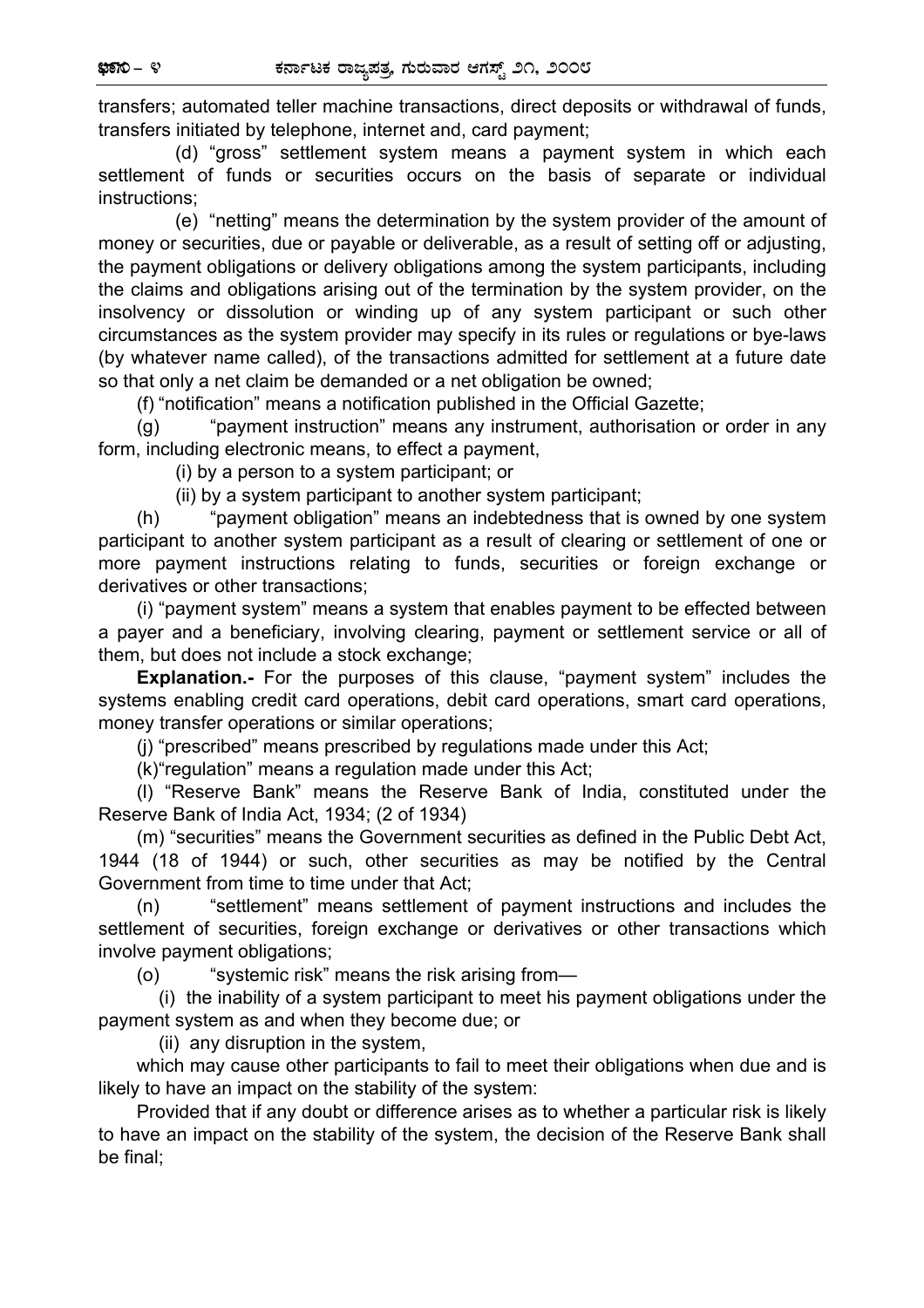(p) "system participant" means a bank or any other person participating in a payment system and includes the system provider;

(q) "system provider" means a person who operates an authorised payment system.

(2) Words and expressions used, but not defined in this Act and defined in the Reserve Bank of India Act, 1934 (2 of 1934) or the Banking Regulation Act, 1949, (10 of 1949) shall have the meanings respectively assigned to them in those Acts.

#### **CHAPTER II**

### **DESIGNATED AUTHORITY AND ITS COMMITTEE**

**3. Designated authority and its Committee :** (1) The Reserve Bank shall be the designated authority for the regulation and supervision of payment systems under this Act.

(2) The Reserve Bank may, for the purposes of exercising the powers and performing the functions and discharging the duties conferred on it by or under this Act, by regulation, constitute a committee of its Central Board to be known as the Board for Regulation 'and Supervision of Payment and Settlement Systems.

(3) The Board constituted under sub-section (2) shall consist of the following members, namely:—

(a) Governor, Reserve Bank, who shall be the Chairperson of the Board;

 (b) Deputy Governors, Reserve Bank, out of whom the Deputy Governor who is in-charge of the Payment and Settlement Systems, shall be the Vice-Chairperson of the Board;

 (c) Not exceeding three Directors from the Central Board of the Reserve Bank of India to be nominated by the Governor, Reserve Bank.

(4) The powers and functions of the Board constituted under sub-section (2), the time and venue of its meetings, the procedure to be followed in such meetings, (including the quorum at such meetings) and other matters incidental thereto shall be such as may be prescribed.

(5) The Board for Regulation and Supervision of Payment and Settlement Systems constituted under clause (i) of sub-section (2) of section 58 of the Reserve Bank of India Act, 1934 (2 of 1934) shall be deemed to be the Board constituted under this section and continue accordingly until the Board is reconstituted in accordance with the provisions of this Act and shall be governed by the rules and regulations made under the Reserve Bank of India Act, 1934 in so far as they are not inconsistent with the provisions of this Act.

#### **CHAPTER III**

#### **AUTHORISATION OF PAYMENT SYSTEMS**

**4. Payment system not to operate without authorisation :** (1) No person, other than the Reserve Bank, shall commence or operate a payment system except under and in accordance with an authorisation issued by the Reserve Bank under the provisions of this Act:

Provided that nothing contained in this section shall apply to—

 (a) the continued operation of an existing payment system on commencement of this Act for a period not exceeding six months from such commencement, unless within such period, the operator of such payment system obtains an authorisation under this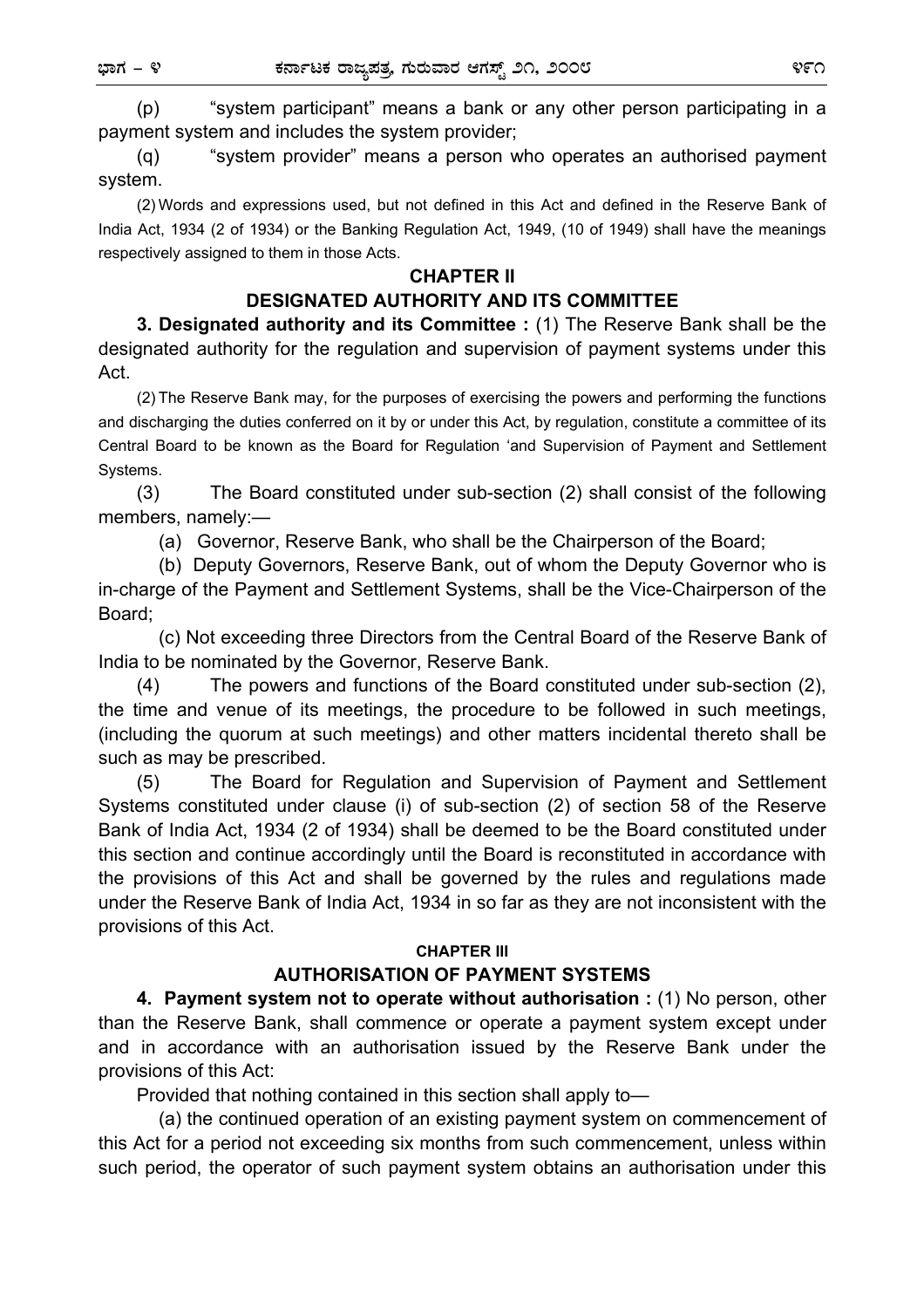Act or the application for authorisation made under section 7 of this Act is refused by the Reserve Bank;

 (b) any person acting as the duly appointed agent of another person to whom the payment is due;

 (c) a company accepting payments either from its holding company or any of its subsidiary companies or from any other company which is also a subsidiary of the same holding company;

 (d) any other person whom the Reserve Bank may, after considering the interests of monetary policy or efficient operation of payment systems, the size of any payment system or for any other reason, by notification, exempt from the provisions of this section.

(2) The Reserve Bank may, under sub-section (1) of this section, authorise a company or corporation to operate or regulate the existing clearing houses or new clearing houses of banks in order to have a common retail clearing house system for the banks throughout the country:

Provided, however, that not less than fifty-one per cent. of the equity of such company or corporation shall be held by public sector banks.

**Explanation.-** For the purposes of this clause, "public sector banks" shall include a "corresponding new bank", "State Bank of India" and "subsidiary bank" as defined in section 5 of the Banking Regulation Act, 1949. (10 of 1949)

**5. Application for authorisation :** (1) Any person desirous of commencing or carrying on a payment system may apply to the Reserve Bank for an authorisation under this Act.

(2) An application under sub-section (1) shall be made in such form and in such manner and shall be accompanied by such fees as may be prescribed.

**6. Inquiry by the Reserve Bank :** After the receipt of an application under section 5, and before an authorisation is issued under this Act, the Reserve Bank may make such inquiries as it may consider necessary for the purpose of satisfying itself about the genuineness of the particulars furnished by the applicant, his capacity to operate the payment system, the credentials of the participants or for any other reason and when such an inquiry is conducted by any person authorised by it in this behalf, it may require a report from such person in respect of the inquiry.

**7. Issue or refusal of authorisation :** (1) The Reserve Bank may, if satisfied, after any inquiry under section 6 or otherwise, that the application is complete in all respects and that it conforms to the provisions of this Act and the regulations issue an authorisation for operating the payment system under this Act having regard to the following considerations, namely:—

(i) the need for the proposed payment system or the services proposed to be undertaken by it;

(ii) the technical standards or the design of the proposed payment system;

 (iii) the terms and conditions of operation of the proposed payment system including any security procedure;

 (iv) the manner in which transfer of funds may be effected within the payment system;

 (v) the procedure for netting of payment instructions effecting the payment obligations under the payment system;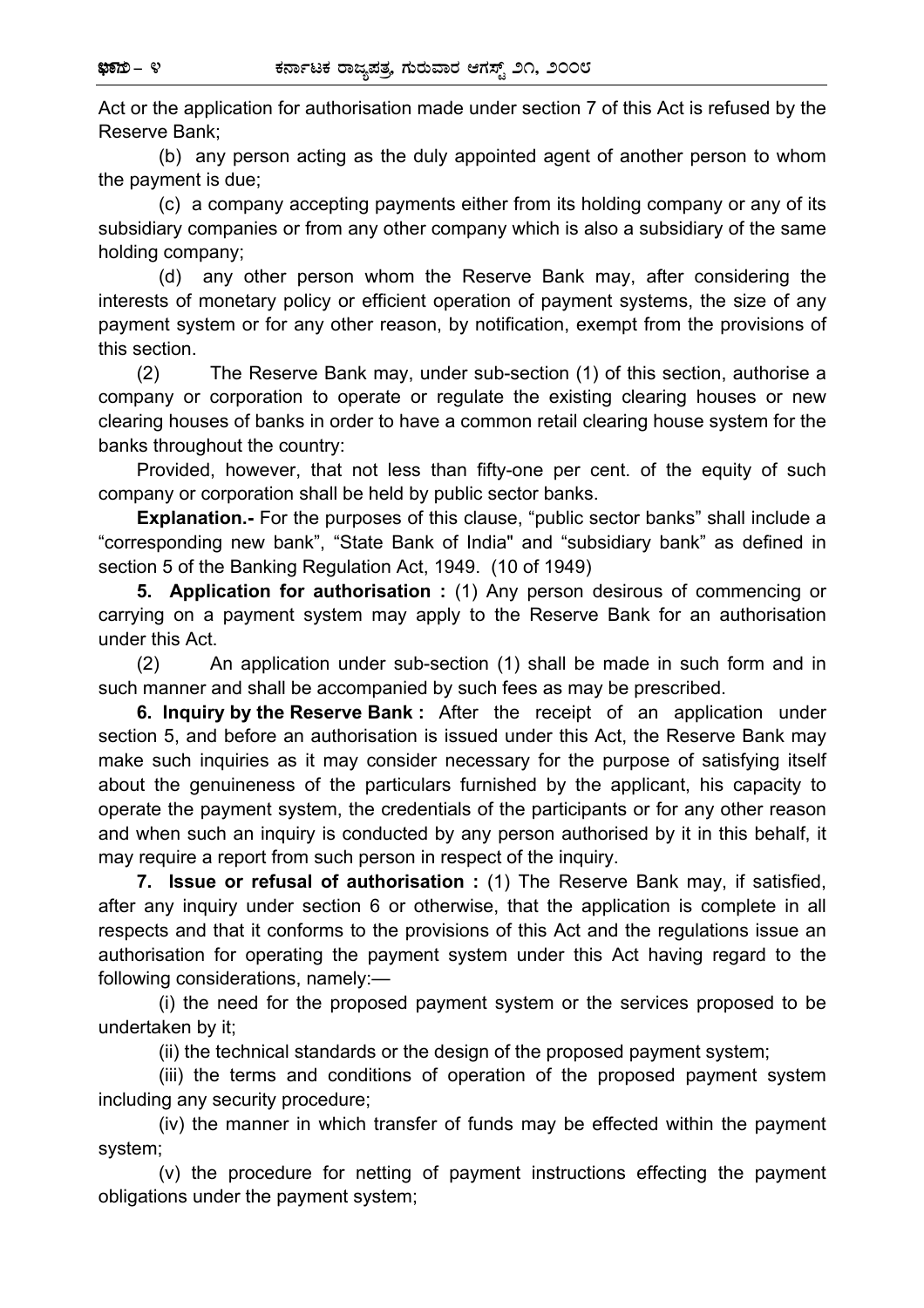(vi) the financial status, experience of management and integrity if the applicant;

 (vii) interests of consumers, including the terms and conditions governing their relationship with payment system providers;

(viii) monetary and credit policies; and

(ix) such other factors as may be considered relevant by the Reserve Bank.

 (2) An authorisation issued under sub-section (1) shall be in such form as may be prescribed and shall—

(a) state the date on which it takes effect;

(b) state the conditions subject to which the authorisation shall be in force;

 (c) indicate the payment of fees, if any, to be paid for the authorisation to be in force;

 (d) if it considers necessary, require the applicant to furnish such security for the proper conduct of the payment system under the provisions of this Act;

(e) continue to be in force till the authorisation is revoked.

 (3) Where the Reserve Bank considers that the application for authorisation should be refused, it shall give the applicant a written notice to that effect stating the reasons for the refusal:

 Provided that no such application shall be refused unless the applicant is given a reasonable opportunity of being heard.

 (4) Every application for authorisation shall be processed by the Reserve Bank as soon as possible and an endeavour shall be made to dispose of such application within six months from the date of filing of such application.

 **8. Revocation of authorisation :** (1) If a system provider,—

(i) contravenes any provisions of this Act, or

(ii) does not comply with the regulations, or

 (iii) fails to comply with the orders or directions issued by the designated authority, or

 (iv) operates the payment system contrary to the conditions subject to which the authorisation was issued,

 the Reserve Bank may, by order, revoke the authorisation given to such system provider under this Act:

Provided that no order of revocation under sub-section (1) shall be made

 (i) except after giving the system provider a reasonable opportunity of being heard; and

 (ii) without prejudice to the direction of the Reserve Bank to the system provider that the operation of the payment system shall not be carried out till the order of revocation is issued.

 (2) Nothing contained in sub-section (1) shall apply to a case where the Reserve Bank considers it necessary to revoke the authorisation given to a payment system in the interest of the monetary policy of the country or for any other reasons to be specified by it in the order.

 (3) The order of revocation issued under sub-section (1) shall include necessary provisions to protect and safeguard the interests of persons affected by such order of revocation.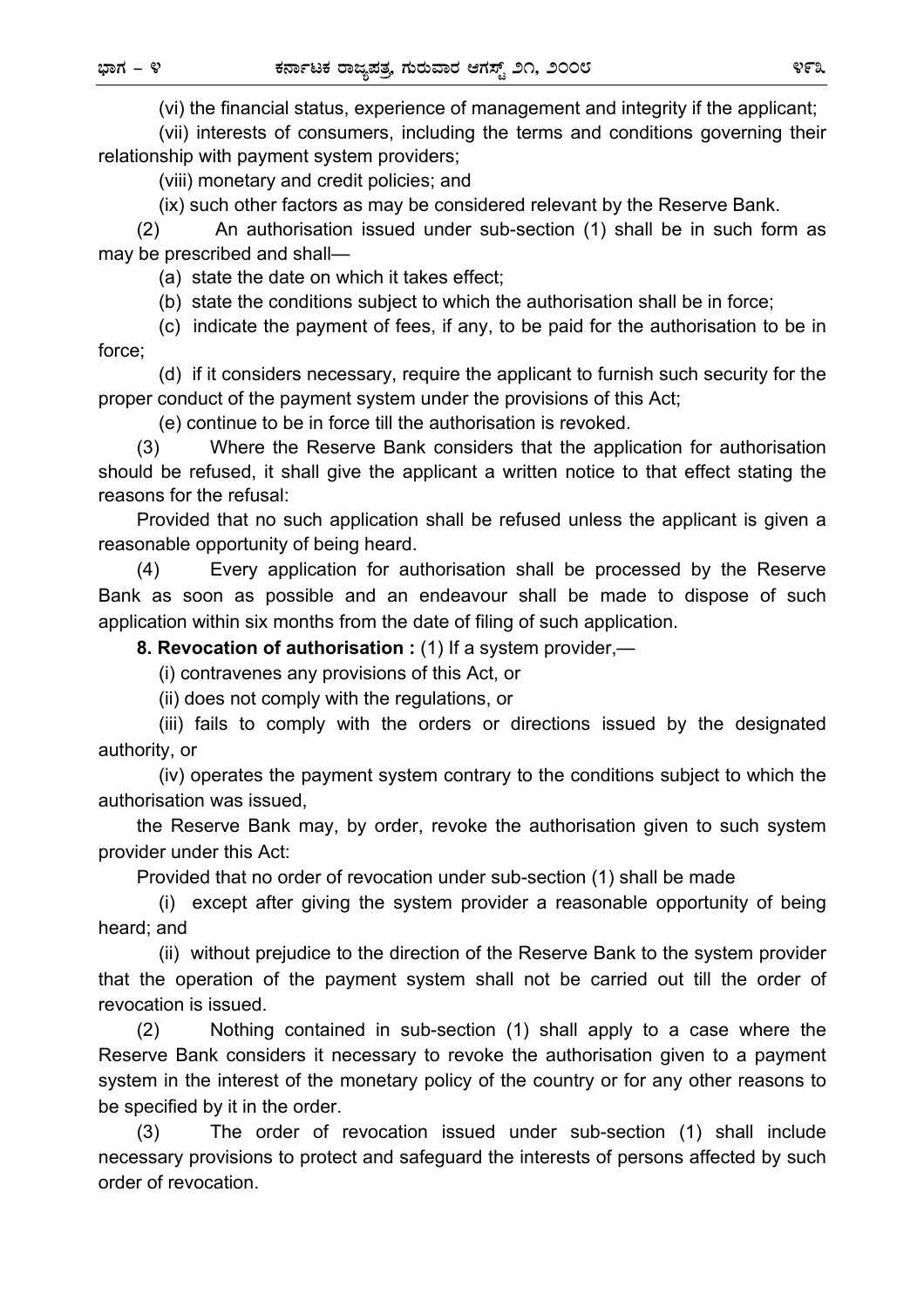(4) Where a system provider becomes insolvent or dissolved or wound up, such system provider shall inform, that fact to the Reserve Bank and thereupon the Reserve Bank shall take such steps as deemed necessary to revoke the authorisation issued to such system provider to operate the payment system.

 **9. Appeal to the Central Government :** (1) Any applicant for an authorisation whose application for the operation of the payment system is refused under sub-section (3) of section 7 or a system provider who is aggrieved by an order of revocation under section 8 may, within thirty days from the date on which the order is communicated to him, appeal to the Central Government.

(2) The Central Government shall endeavour to dispose of an appeal under sub-section (1) within a period of three months.

 (3) The decision of the Central Government on the appeal under sub-section (1) shall be final.

### **CHAPTER IV**

### **REGULATION AND SUPERVISION BY THE RESERVE BANK**

 **10. Power to determine standards :** (1) The Reserve Bank may, from time to time, prescribe—

(a) the format of payment instructions and the size and shape of such instructions;

(b) the timings to be maintained by payment systems;

 (c) the manner of transfer of funds within the payment system, either through paper, electronic means or in any other manner, between banks or between banks and other system participants;

(d) such other standards to be complied with the payment systems generally;

 (e) the criteria for membership of payment systems including continuation, termination and rejection of membership;

 (f) the conditions subject to which the system participants shall participate in such fund transfers and the rights and obligations of the system participants in such funds.

 (2) Without prejudice to the provisions of sub-section (1), the Reserve Bank may, from time to time, issue such guidelines, as it may consider necessary for the proper and efficient management of the payment systems generally or with reference to any particular payment system.

**11.** Notice of change in the payment system : (1) No system provider shall cause any change in the system which would affect the structure or the operation of the payment system without—

(a) the prior approval of the Reserve Bank; and

 (b) giving notice of not less than thirty days to the system participants after the approval of the Reserve Bank:

 Provided that in the interest of monetary policy of the country or in public interest, the Reserve Bank may permit the system provider to make any changes in a payment system without giving notice to the system participants under clase (b) or requiring the system provider to give notice for a period longer than thirty days.

 (2) Where the Reserve Bank has any objection, to the proposed change for any reason, it shall communicate such objection to the systems provider within two weeks of receipt of the intimation of the proposed changes from the system provider.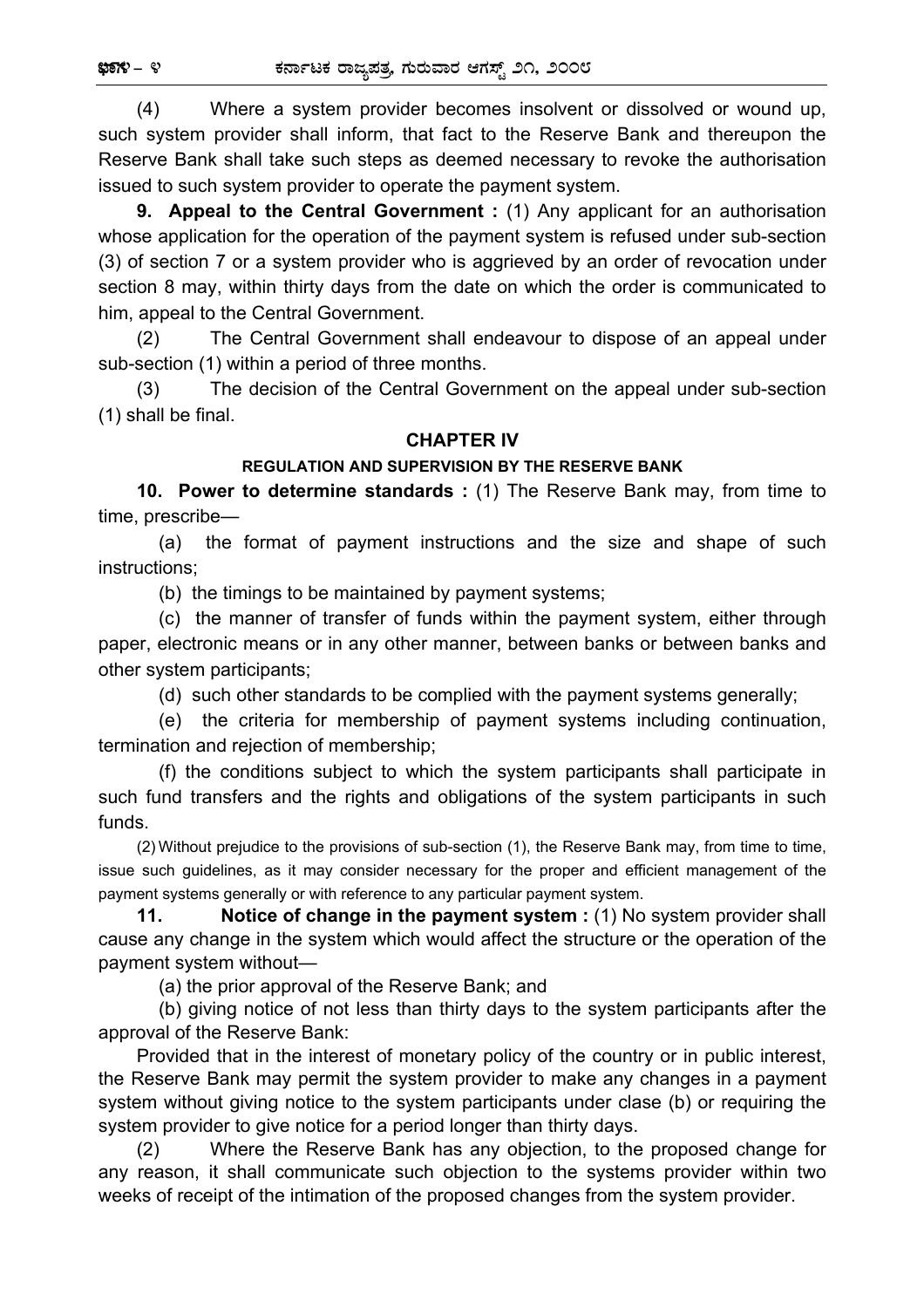(3) The system provider shall, within a period of two weeks of the receipt of the objections from the Reserve Bank forward his comments to the Reserve Bank and the proposed changes may be effected only after the receipt of approval from the Reserve Bank.

 **12. Power to call for returns, documents or other information :** The Reserve Bank may call for from any system provider such returns or documents as it may require or other information in regard to the operation of his payment system at such intervals, in such form and in such manner, as the Reserve Bank may require from time to time or as may be prescribed and such order shall be complied with.

**13. Access to information :** The Reserve Bank shall have right to access any information relating to the operation of any payment system and system provider and all the system participants shall provide access to such information to the Reserve Bank.

**14. Power to enter and inspect :** Any officer of the Reserve Bank duly authorised by it in writing in this behalf, may for ensuing compliance with the provisions of this Act or any regulations, enter any premises where a payment system is being operated and may inspect any equipment, including any computer system or other documents situated at such premises and call upon any employee of such system provider or participant thereof or any other person working in such premises to furnish such information or documents as may be required by such officer.

**15. Information, etc., to be confidential :** (1) Subject to the provisions of subsection (2), any document or information obtained by the Reserve Bank under sections 12 to 14 (both inclusive) shall be kept confidential.

(2) Notwithstanding anything contained in sub-section (1), the Reserve Bank may disclose any document or information obtained by it under sections 12 to 14 (both inclusive) to any person to whom the disclosure of such document or information is considered necessary for protecting the integrity, effectiveness or security of the payment system, or in the interest of banking or monetary policy or the operation of the payment systems generally or in the public interest.

**16. Power to carry out audit and inspection :** The Reserve Bank may, for the purpose of carrying out its functions under this Act, conduct or get conducted audits and inspections of a payment system or participants thereof and it shall be the duty of the system provider and the system participants to assist the Reserve Bank to carry out such audit or inspection, as the case may be.

**17. Power to issue directions :** Where the Reserve Bank is of the opinion that,—

(a) a payment system or a system participant is engaging in, or is about to engage in, any act, omission or course of conduct that results, or is likely to result, in systemic risk being inadequately controlled or

 (b) any action under clause (a) is likely to affect the payment system, the monetary policy or the credit policy of the country,

the Reserve Bank may issue directions in writing to such payment system or system participant requiring it, within such time as the Reserve Bank may specify –

 (i) to cease and desist from engaging in the act, omission or course of conduct or to ensure the system participants to cease and desist from the act, omission or course of conduct; or

 (ii) to perform such acts as may be necessary, in the opinion of the Reserve Bank, to remedy the situation.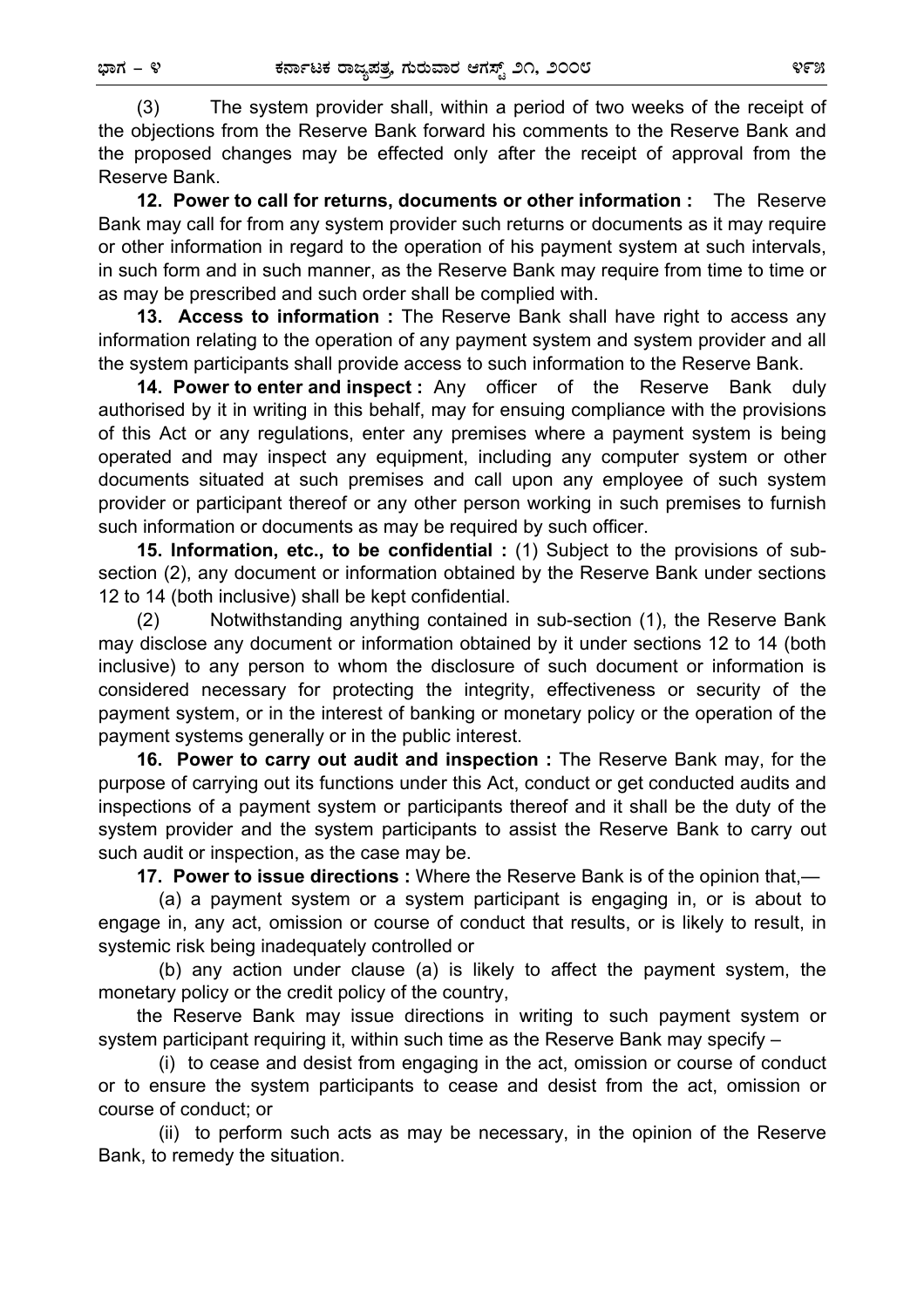**18. Power of Reserve Bank to give directions generally :** Without prejudice to the provisions of the foregoing, the Reserve Bank may, if it is satisfied that for the purpose of enabling it to regulate the payment systems or in the interest of management or operation of any of the payment systems or in public interest, it is necessary so to do, lay down policies relating to the regulation of payment systems including electronic, non-electronic, domestic and international payment systems affecting domestic transactions and give such directions in writing as it may consider necessary to system providers or the system participants or any other person either generally or to any such agency and in particular, pertaining to the conduct of business relating to payment systems.

**19. Directions of Reserve Bank to be complied with :** Every person to whom a direction has been issued by the Reserve Bank under this Act shall comply with such direction without any delay and a report of compliance shall be furnished to the Reserve Bank within the time allowed by it.

#### **CHAPTER V**

#### **RIGHTS AND DUTIES OF A SYSTEM PROVIDER**

**20. System provider to act in accordance with the Act, regulations, etc :** Every system provider shall operate the payment system in accordance with the provisions of this Act, the regulations, the contract governing the relationship among the system participants, the rules and regulations which deal with the operation of the payment system and the conditions subject to which the authorisation is issued, and the directions given by the Reserve Bank from time to time.

**21. Duties of a system provider :** (1) Every system provider shall disclose to the existing or potential system participants, the terms and conditions including the charges and the limitations of liability under the payment system, supply them with copies of the rules and regulations governing the operation of the payment system, netting arrangements and other relevant documents.

(2) It shall be the duty of every system provider to maintain the standards determined under this Act

**22. Duty to keep documents in the payment system confidential :** (1)A system provider shall not disclose to any other person the existence or contents of any document or part thereof or other information given to him by a system participant, except where such disclosure is required under the provisions of this Act or the disclosure is made with the express or implied consent of the system participant concerned or where such disclosure is in obedience to the orders passed by a court of competent jurisdiction or a statutory authority in exercise of the powers conferred by a statute.

(2) The provisions of the Bankers' Book Evidence Act, 1891 (18 of 1991) shall apply in relation to the information or documents, or other books in whatever form maintained by the system provider.

**23. Settlement and netting :** (1) The payment obligations and settlement instructions among the system participants shall be determined in accordance with the gross or netting procedure, as the case may be, approved by the Reserve Bank while issuing authorisation to a payment system.

(2) Where the rules providing for the operation of a payment system indicates a procedure for the distribution of losses between the system participants and the payment system, such procedure shall have effect notwithstanding anything to the contrary contained in any other law for the time being in force.

(3) A settlement effected under such procedure shall be final and irrevocable.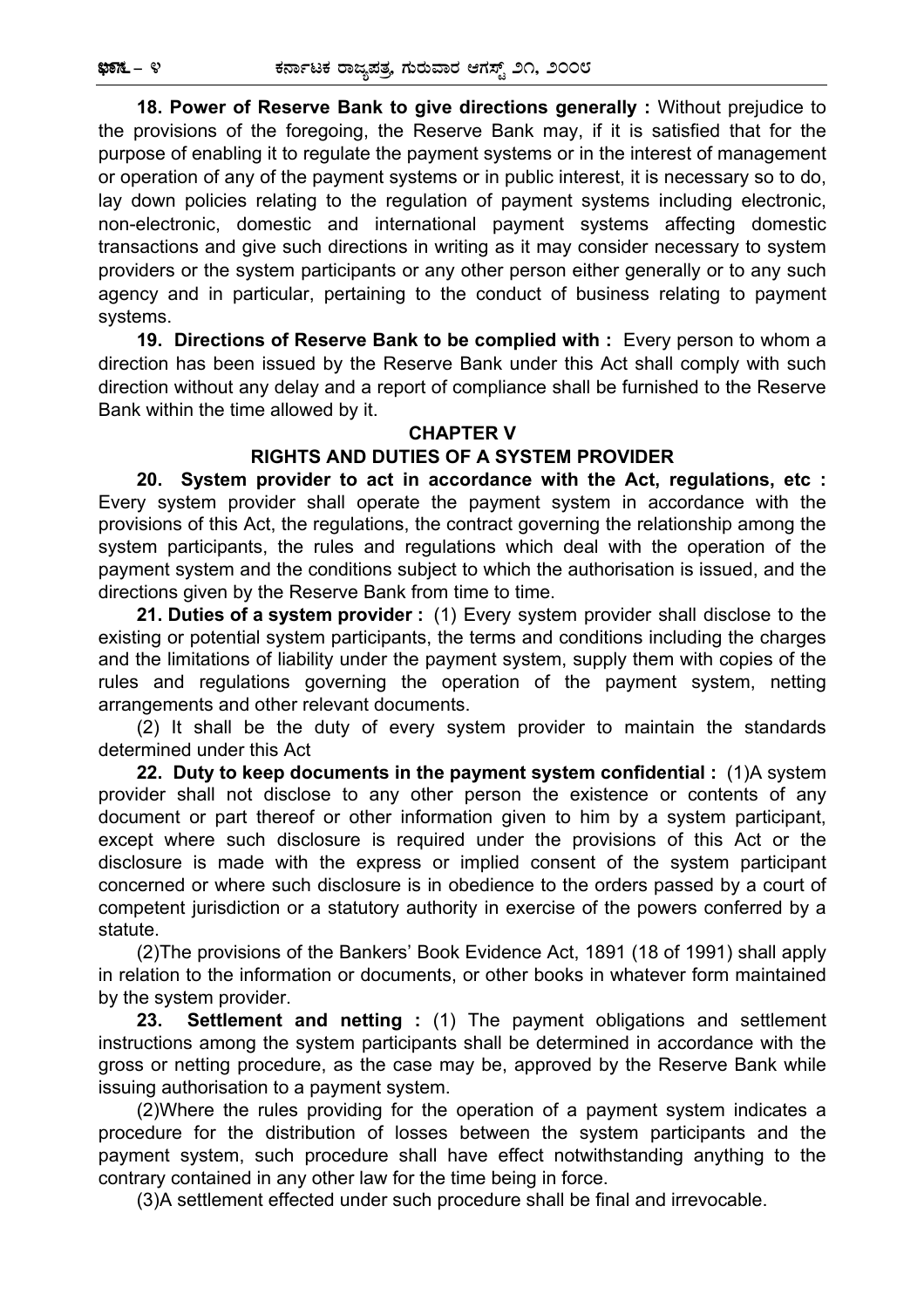(4) Where a system participant is declared by a court of competent jurisdiction as insolvent or is dissolved or wound up, then notwithstanding anything contained in the Companies Act, 1956 (1 of 1956) or the Banking Regulation Act, 1949 (10 of 1949) or any other law for the time being in force, the order of adjudication or dissolution or winding up, as the case may be, shall not affect any settlement that has become final and irrevocable and the right of the system provider to appropriate any collaterals contributed by the system participant towards its settlement or other obligations in accordance with the rules, regulations or bye-laws of such system provider.

**Explanation.-** For the removal of doubts, it is hereby declared that the settlement, whether gross or net, referred to in this section is final and irrevocable as soon as the money, securities, foreign exchange or derivatives or other transactions payable as a result of such settlement is determined, whether or not such money, securities or foreign exchange or derivatives or other transactions is actually paid.

## **CHAPTER VI SETTLEMENT OF DISPUTES**

**24. Settlement of disputes :** (1) The system provider shall make provision in its rules or regulations for creation of panel consisting of not less than three system participants other than the system participants who are parties to the dispute to decide the disputes between system participants in respect of any matter connected with the operation of the payment system.

(2) Where any dispute in respect of any matter connected with the operation of the payment system arises between two- or more system participants, the system provider shall refer the dispute to the panel referred to in sub-section (1).

(3) Where any dispute arises between any system participant and the system provider or between system providers or where any of the system participants is not satisfied with the decision of the panel referred to in sub-section (1), the dispute shall be referred to the Reserve Bank.

(4) The dispute referred to the Reserve Bank for adjudication under sub-section (3) shall be disposed of by an officer of the Reserve Bank generally or specially authorised in this behalf and the decision of the Reserve Bank shall be final and binding.

(5) Where a dispute arises between the Reserve Bank, while acting in its capacity as system provider or as system participant, and another system provider or system participant, the matter shall be referred to the Central Government which may authorise an officer not below the rank of Joint Secretary for settlement of the dispute and the decision of such officer shall be final.

**25. Dishonour of electronic funds transfer for insufficiency, etc., of funds in the account :** (1) Where an electronic funds transfer initiated by a person from an account maintained by him cannot be executed on the ground that the amount of money standing to the credit of that account is insufficient to honour the transfer instruction or that it exceeds the amount arranged to be paid from that account by an agreement made with a bank, such person shall be deemed to have committed an offence and shall, without prejudice to any other provisions of this Act, be punished with imprisonment for a term which may extend to two years, or with fine which may extend to twice the amount of the electronic funds transfer, or with both:

Provided that nothing contained in this section shall apply unless—

 (a) the electronic funds transfer was initiated for payment of any amount of money to another person for the discharge, in whole or in part, of any debt or other liability;

 (b) the electronic funds transfer was initiated in accordance with the relevant procedural guidelines issued by the system provider;

(c) the beneficiary makes a demand for the payment of the said amount of money by giving a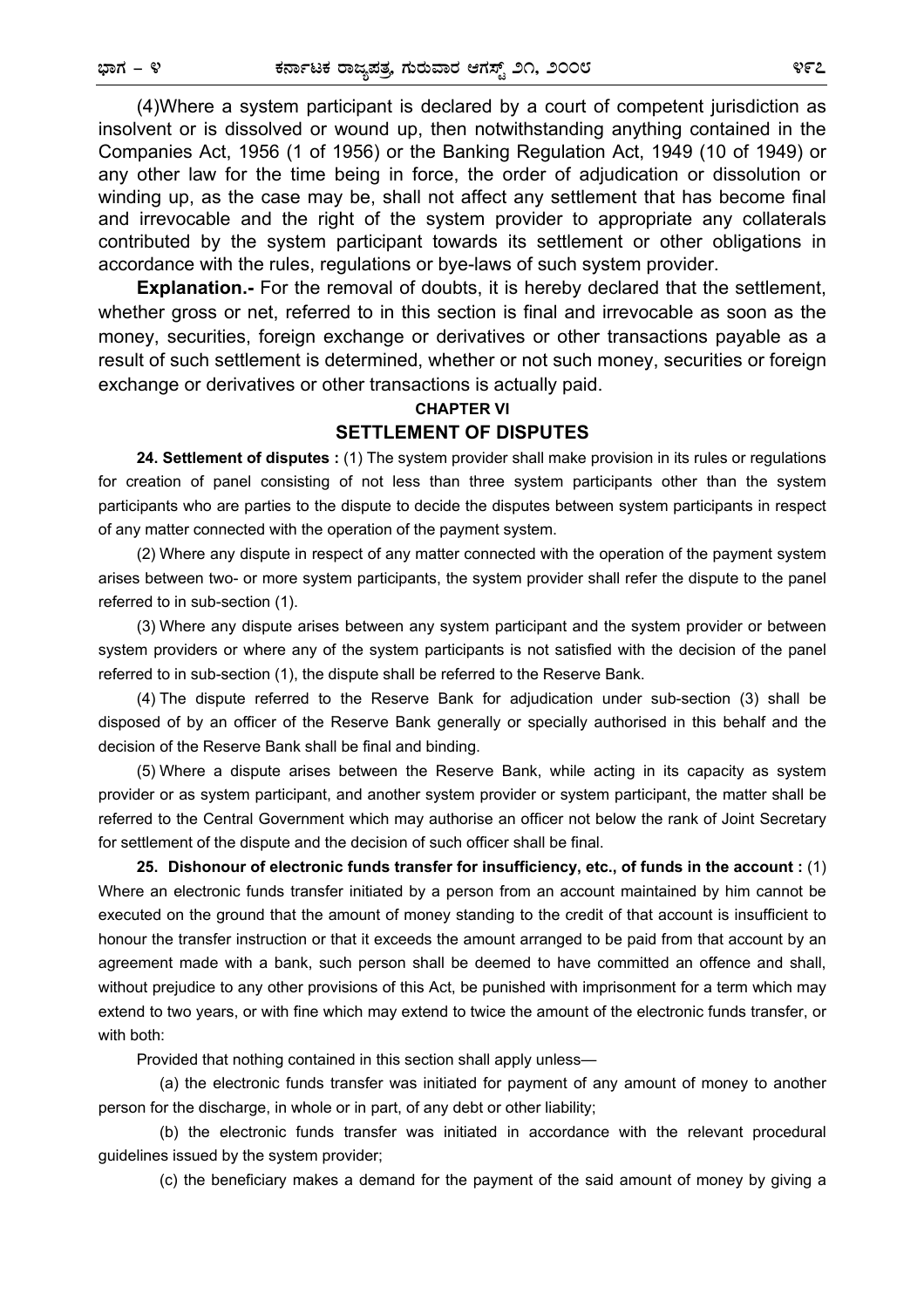notice in writing to the person initiating the electronic funds transfer within thirty days of the receipt of information by him from the bank concerned regarding the dishonour of the electronic funds transfer; and

(d) the person initiating the electronic funds transfer fails to make the payment of the said money to the beneficiary within fifteen days of the receipt of the said notice.

(2) It shall be presumed, unless the contrary is proved, that the electronic funds transfer was initiated for the discharge, in whole or in part, of any debt or other liability.

(3) It shall not be a defence in a prosecution for an offence under sub-section (1) that the person, who initiated the electronic funds transfer through an instruction, authorisation, order or agreement, did not have reason to believe at the time of such instruction, authorisation, order or agreement that the credit of his account is insufficient to effect the electronic funds transfer.

(4) The Court shall, in respect of every proceeding under this section, on production of a communication from the bank denoting the dishonour of electronic funds transfer, presume the fact of dishonour of such electronic funds transfer, unless and until such fact is disproved.

(5) The provisions of Chapter XVII of the Negotiable Instruments Act, 1881 (26 of 1881) shall apply to the dishonour of electronic funds transfer to the extent the circumstances admit.

**Explanation.—** For the purposes of this section, "debt or other liability" means a legally enforceable debt or other liability, as the case may be.

#### **CHAPTER VII**

#### **OFFENCES AND PENALTIES**

**26. Penalties :** (1) Where a person contravenes the provisions of section 4 or fails to comply with the terms and conditions subject to which the authorisation has been issued under section 7, he shall be punishable with imprisonment for a term which shall not be less than one month but which may extend to ten years or with fine which may extend to one crore rupees or with both and with a further fine which may extend to one lakh rupees for every day, after the first during which the contravention or failure to comply continues.

(2) Whoever in any application for authorisation or in any return or other document or on any information required to be furnished by or under, or for the purpose of, any provision of this Act, wilfully makes a statement which is false in any material particular, knowing it to be false or wilfully omits to make a material statement, shall be punishable with imprisonment for a term which may extend to three years and shall also be liable to fine which shall not be less than ten lakh rupees and which may extend to fifty Iakh rupees.

(3) If any person fails to produce any statement, information, returns or other documents, or to furnish any statement, information, returns or other documents, which under section 12 or under section 13, it is his duty to furnish or to answer any question relating to the operation of a payment system which is required by an officer making inspection under section 14, he shall be punishable with fine which may extend to ten Iakh rupees in respect of each offence and if he persists in such refusal, to a further fine which may extend to twenty-five thousand rupees for every day for which the offence continues.

(4) If any person discloses any information, the disclosure of which is prohibited under section 22, he shall be punishable with imprisonment for a term which may extend to six months, or with fine which may extend to five lakh rupees or an amount equal to twice the amount of the damages incurred by the act of such disclosure, whichever is higher or with both.

(5) Where a direction issued under this Act is not complied with within the period stipulated by the Reserve Bank or where no such period is stipulated, within a reasonable time or where the penalty imposed by the Reserve Bank under section 30 is not paid within a period of thirty days from the date of the order, the system provider or the system participant which has failed to comply with the direction or to pay the penalty shall be punishable with imprisonment for a term which shall not be less than one month but which may extend to ten years, or with fine which may extend to one crore rupees or with both and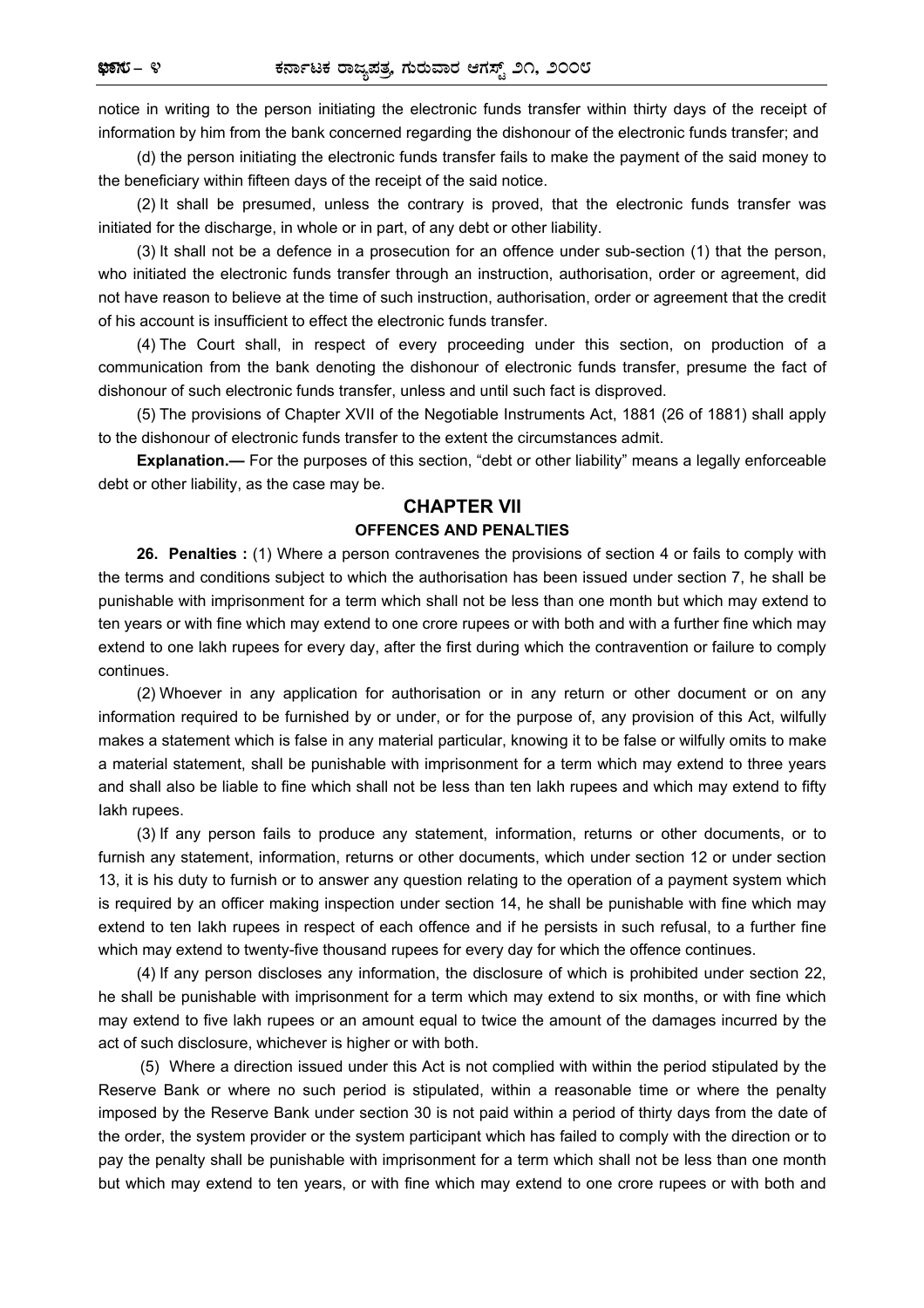where the failure to comply with the direction continues, with further fine which may extend to one lakh rupees for every day, after the first during which the contravention continues.

 (6) If any provision of this Act is contravened, or if any default is made in complying with any other requirement of this Act, or of any regulation, order or direction made or given or condition imposed thereunder and in respect of which no penalty has been specified, then, the person guilty of such contravention or default, as the case may be, shall be punishable with fine which may extend to ten lakh rupees and where a contravention or default is a continuing one, with a further fine which may extend to twenty-five thousand rupees for every day, after the first during which the contravention or default continues.

**27. Offences by companies :** (1) Where a person committing a contravention of any of the provisions of this Act or any regulation, direction or order made there under is a company, every person who, at the time of the contravention, was in-charge of, and was responsible to, the company for the conduct of business of the company, as well as the company, shall be guilty of the contravention and shall be liable to be proceeded against and punished accordingly

Provided that nothing contained in this sub-section shall render any such person liable to punishment if he proves that the contravention took place without his knowledge or that he exercised all due diligence to prevent such contravention.

 (2) Notwithstanding anything contained in sub-section (1), where a contravention of any of the provisions of this Act or of any regulation, direction or order made thereunder has been committed by a company and it is proved that the contravention has taken place with the consent or connivance of, or is attributable to any neglect on the part of any director, manager, secretary or other officer of the company, such director, manager, secretary or other officer shall also be deemed to be guilty of the contravention and shall be liable to be proceeded against and punished accordingly.

**Explanation.-** For the purposes of this section,—

 (a) "company" means any body corporate and includes a firm or other association of individuals; and

(b) "director", in relation to a firm, means a partner in the firm.

 **28. Cognizance of offences :** (1) No court shall take cognizance of an offence punishable under this Act except upon a complaint in writing made by an officer of the Reserve Bank generally or specially authorised by it in writing in this behalf, and no court, lower than that of a Metropolitan Magistrate or a Judicial Magistrate of the first class shall try any such offence:

 Provided that the Court may take cognizance of an offence punishable under section 25 upon a complaint in writing made by the person aggrieved by the dishonour of the electronic funds transfer.

(2) Notwithstanding anything contained in the Code of Criminal Procedure, 1973, (2 of 1974) a Magistrate may dispense with the personal attendance of the officer of the Reserve Bank filing the compliant, but the Magistrate may, in his discretion, at any stage of the proceedings, direct the personal attendance of the complainant.

**29. Application of fine :** A court imposing any fine under this Act may direct that the whole or any part thereof shall be applied in, or towards payment of, the costs of the proceedings.

**30. Power of Reserve Bank to impose fines :** (1) Notwithstanding anything contained in section 26, if a contravention or default of the nature referred to in sub-section (2) or sub-section (6) of section 26, as the case may be, the Reserve Bank may impose on the person contravening or committing default a penalty not exceeding five lakh rupees or twice the amount involved in such contravention or default where such amount is quantifiable, whichever is more, and where such contravention of default is a continuing one, a further penalty which may extend to twenty-five thousand rupees for every day after the first during which the contravention or default continues.

(2) For the purpose of imposing penalty under sub-section (1), the Reserve Bank shall serve a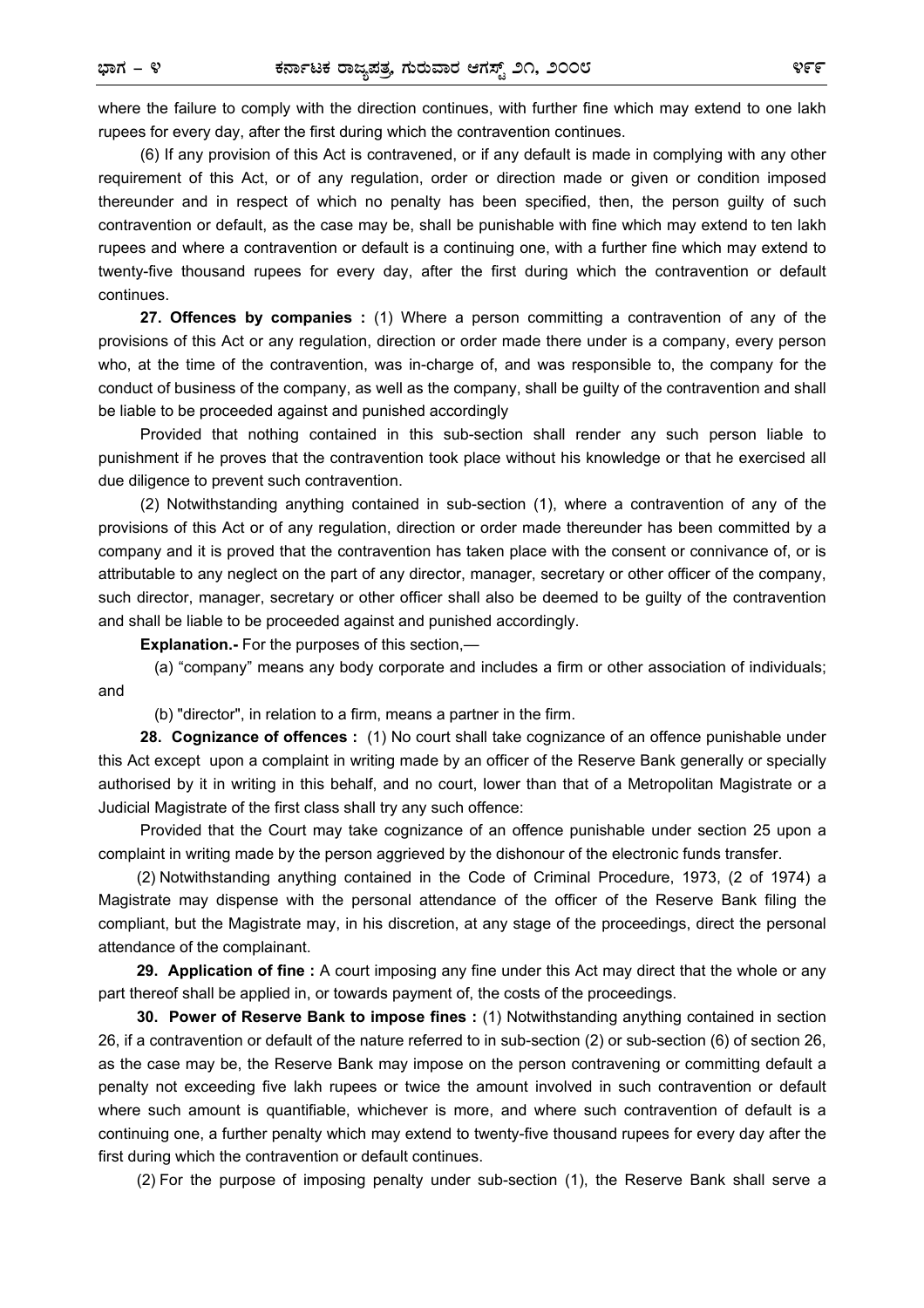notice on the defaulter requiring him to show cause why the amount specified in the notice should not be imposed as a penalty and a reasonable opportunity of being heard shall also be given to such defaulter.

(3) Any penalty imposed by the Reserve Bank under this section shall be payable within a period of thirty days from the date on which notice issued by the Reserve Bank demanding payment of the sum is served on the defaulter and, in the event of failure of the person to pay the sum within such period, may be recovered on a direction made by the principal civil court having jurisdiction in the area where the registered office of the defaulter company or the official business of the person is situated:

Provided that no such direction shall be made except on an application made by an officer of the Reserve Bank authorised by it in this behalf.

(4) The Reserve Bank may recover the amount of penalty by debiting the current account, if any, of the defaulter or by liquidating the securities held to the credit of the defaulter or in accordance with the provisions of this Act.

(5) The court which makes a direction under sub-section (3) shall issue a certificate specifying the sum payable by the defaulter and every such certificate shall be enforceable in the same manner as it were a decree made by the court in a civil suit.

(6) Where any complaint has been filed against any person in any court in respect of the contravention or default of the nature referred to in sub-section (2), or, as the case may be, sub-section (4) of section 26, then, no proceeding for the imposition of any penalty on the person shall be taken under this section.

**31. Power to compound offences :** (1) Notwithstanding anything contained in the Code of Criminal Procedure, 1973, (2 of 1974) any offence punishable under this Act for any contravention, not being an offence punishable with imprisonment only, or with imprisonment and also with fine, may, on receipt of an application from the person committing such contravention either before or after the institution of any proceeding, be compounded by an officer of the Reserve Bank duly authorised by it in this behalf.

(2) Where a contravention has been compounded under sub-section (1) no proceeding or further proceeding, as the case may be, shall be initiated or continued, as the case may be, against the person committing such contravention under that section, in respect of the contravention so compounded.

## **CHAPTER VIII MISCELLANEOUS**

**32. Act to have overriding effect :** The provisions of this Act shall have effect notwithstanding anything inconsistent therewith contained in any other law for the time being in force.

**33. Mode of recovery of penalty :** (1) The penalty imposed on the defaulter by the Reserve Bank under section 30 may be recovered by issuing a notice to any person from whom any amount is due to the defaulter, by requiring such person to deduct from the amount payable by him to the defaulter, the amount payable to the Reserve Bank by way of penalty and pay to the Reserve Bank.

(2) Save as otherwise provided in this section, every person to whom a notice is issued under this sub-section shall be bound to comply with such notice, and, in particular, where such notice is issued to a post office, bank or an insurer, it shall not be necessary for any passbook, 'deposit receipt, policy or any other document to be produced for the purpose of any entry, endorsement or the like being made before payment is made notwithstanding that any rule, practice or requirement to the contrary.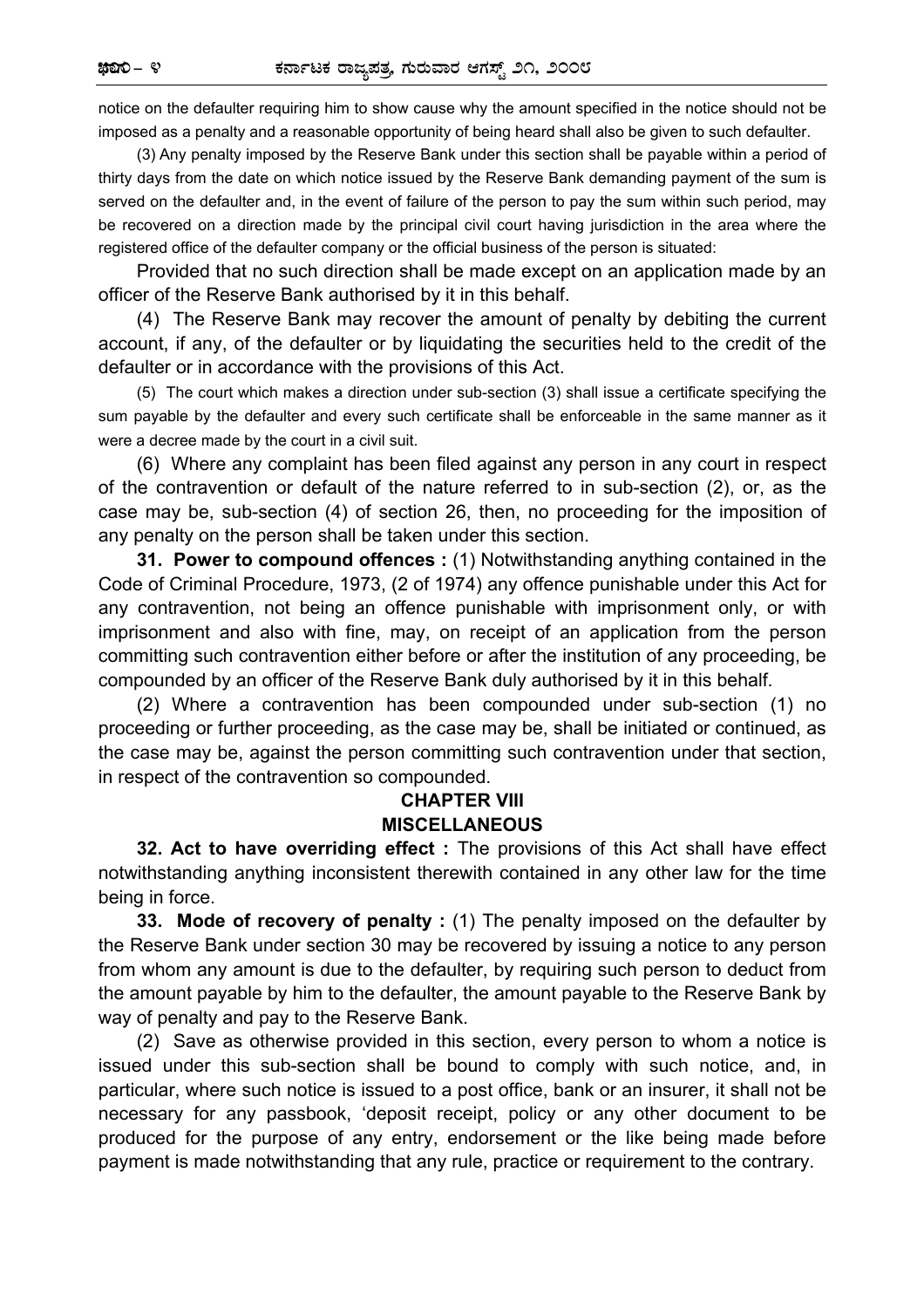(3) Any claim respecting any property in relation to which a notice under this subsection has been issued arising after the date of the notice shall be void as against any demand contained in the notice.

(4) Where a person to whom the notice under this sub-section is sent objects to it by a statement on oath that the sum demanded or any part thereof is not due to the defaulter or that he does not hold any money for or on account of the defaulter, then, nothing contained in this sub-section shall be deemed to require such person to pay any such sum or part thereof, as the case may be, but if it is discovered that such statement was false in any material particular, such person shall be personally liable to the Reserve Bank to the extent of his own liability to the defaulter on the date of the notice, or to the extent of the penalty imposed on the defaulter by the Reserve Bank, whichever is less.

(5) The Reserve Bank may at any time or from time to time, amend or revoke any notice issued under this section or extend the time for making the payment in pursuance of such notice;

(6) The Reserve Bank shall grant a receipt for any amount paid to it in compliance with a notice, issued under this section and the person so paying shall be fully discharged from his liability to the defaulter to the extent of the amount so paid.

(7) Any person discharging any liability to the defaulter after the receipt of a notice under this section shall be personally liable to the Reserve Bank to the extent of his own liability to the defaulter so discharged or to the extent of the penalty imposed on the defaulter by the Reserve Bank, whichever is less.

(8) If the person to whom the notice under this section is sent fails to make payment in pursuance thereof to the Reserve Bank, he shall be deemed to be the defaulter in respect of the amount specified in the notice and further proceedings may be taken against him for the realisation of the amount as if it were an arrear due from him in the manner provided in this section.

**Explanation.-** For the purposes of this section, "defaulter" means any person or system provider or system participant on whom the Reserve Bank has imposed a penalty under section 30.

**34. Act not to apply to stock ex-changes or clearing corporations of stock exchange:** Nothing contained in this Act shall apply to stock exchanges or the clearing corporations of the stock exchanges.

**35. Certain persons deemed to be public servants :** (1) Every officer of the Reserve Bank who has been entrusted with any power under this Act, shall be deemed to be a public servant within the meaning of section 21 of the Indian Penal Code. (45 of 1860)

**36. Protection of action taken in good faith :** No suit or other legal proceedings shall lie against the Central Government, the Reserve Bank, or any officer thereof for any damage caused or likely to be caused by anything which is in good faith done or intended to be done in pursuance of this Act, any regulations, order or direction made or given thereunder.

**37. Power to remove difficulties :** (1) If any difficulty arises in giving effect to the provisions of this Act, the Central Government may, by order published in the Official Gazette, make such provision is not inconsistent with the provisions of this Act as appear to it to be necessary or expedient for removing the difficulty: